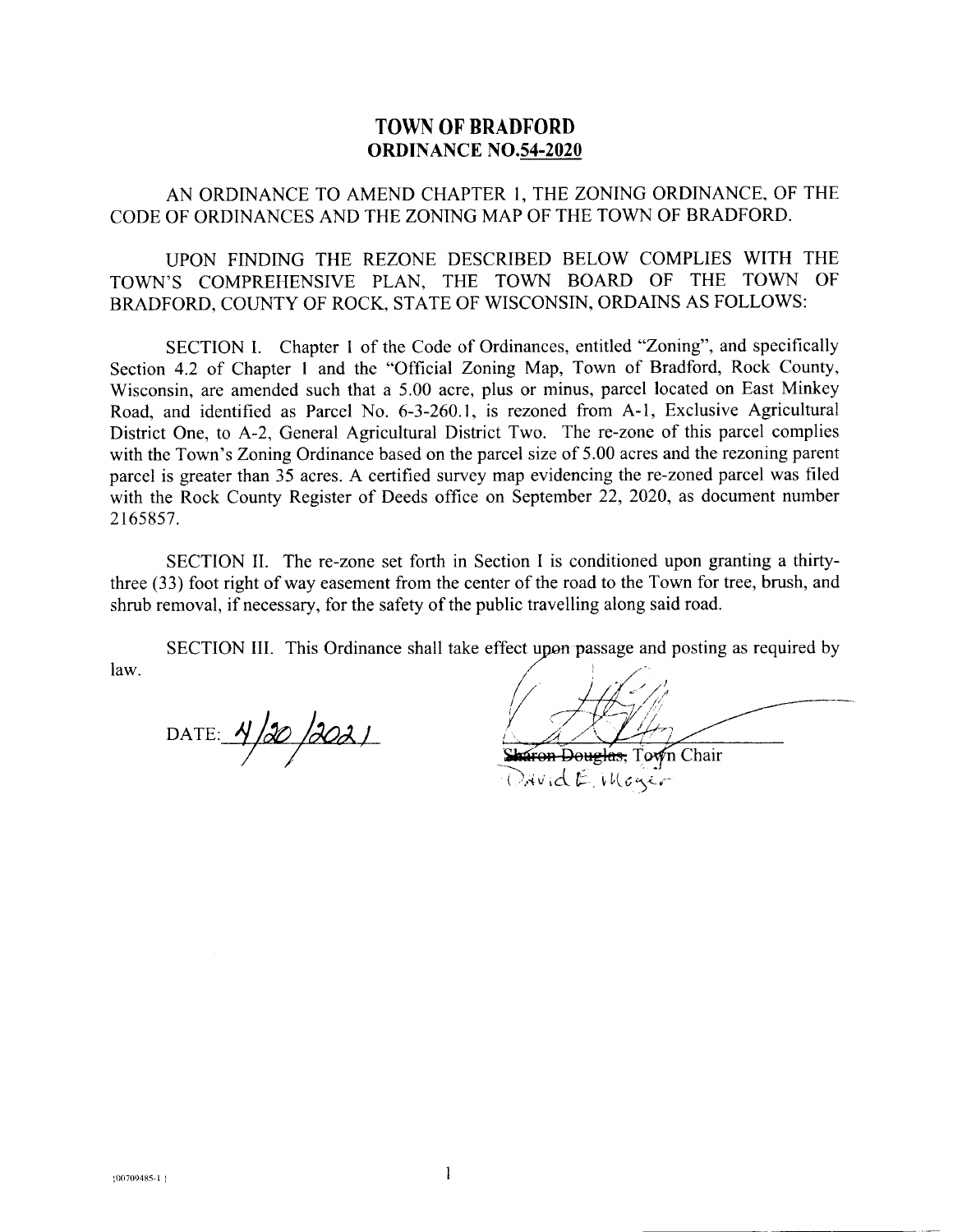## TOWN OF BRADFORD ORDINANCE NO.53.2020

AN ORDINANCE TO AMEND CHAPTER I, THE ZONING ORDINANCE, OF THE CODE OF ORDINANCES AND THE ZONTNG MAP OF THE TOWN OF BRADFORD.

UPON FINDING THE REZONE DESCRIBED BELOW COMPLIES WITH THE TOWN'S COMPREHENSIVE PLAN. THE TOWN BOARD OF THE TOWN OF BRADFORD. COUNTY OF ROCK, STATE OF WISCONSIN, ORDAINS AS FOLLOWS:

SECTION I. Chapter 1 of the Code of Ordinances, entitled "Zoning", and specifically Section 4.2 of Chapter I and the "Official Zoning Map, Town of Bradford, Rock County, Wisconsin, are amended such that a 7.38 acre, plus or minus, parcel located on South Carvers Rock Road, and identified as Parcel No. 6-3-105.1, is rezoned from A-1, Exclusive Agricultural District One, to A-R, Agricultural Residential District. The re-zone of this land is appropriate as minimal tillable acreage is included only to square up the parcel. A certified survey map evidencing the re-zoned parcel was filed with the Rock County Register of Deeds office on August 27,2020, as document number 2163450.

SECTION II. The re-zone set forth in Section I is conditioned upon granting a thirtythree (33) foot right of way easement from the center of the road to the Town for tree, brush, and shrub removal. if necessary, for the safety of the public travelling along said road.

SECTION III. This Ordinance shall take effect upon passage and posting as required by law.

DATE:  $4 - 20 - 202$ 

Sharon Douglas, Town Chair  $\mathcal{A}_{\mathcal{A}}$